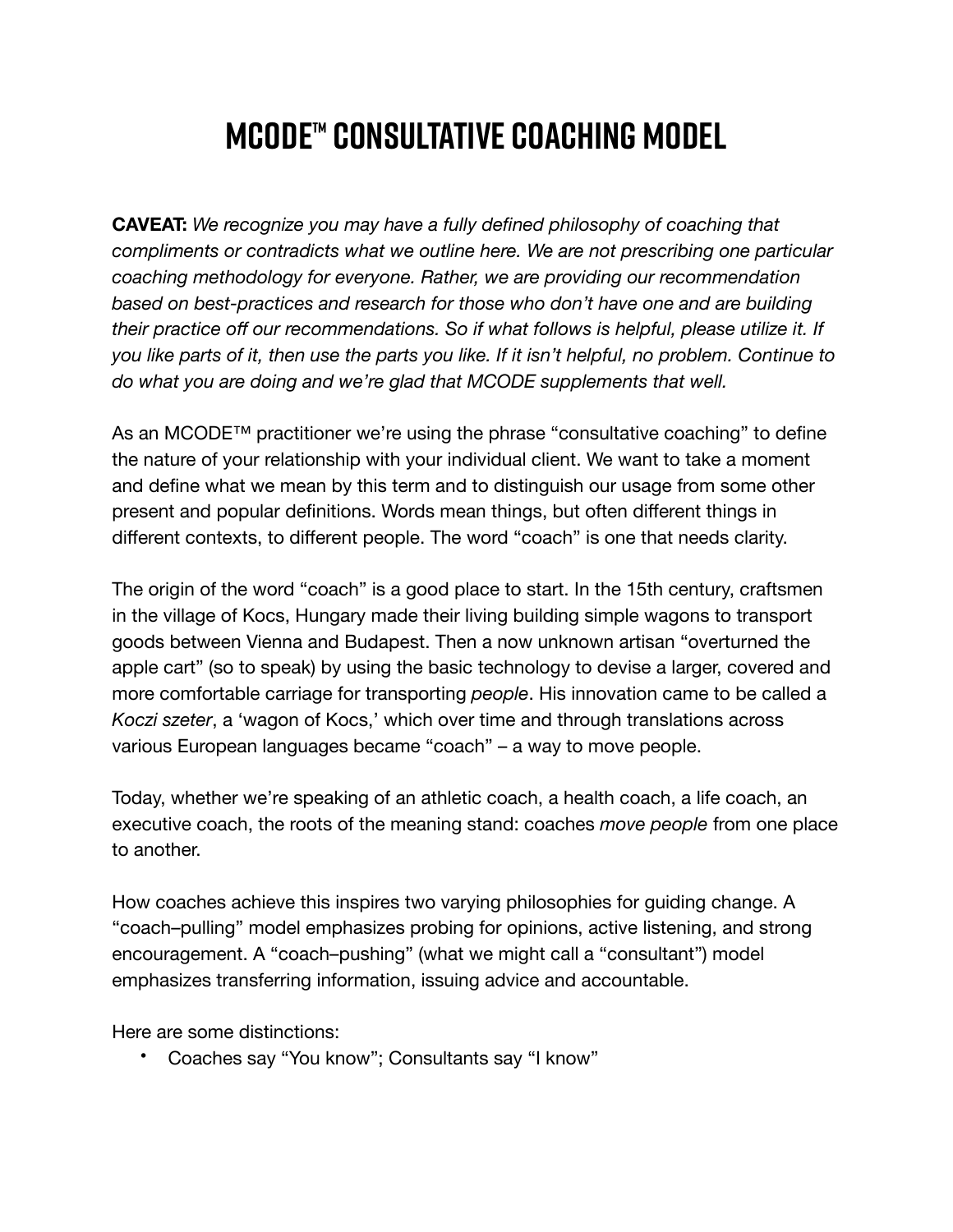- Coaches guide you to develop skills you already have; Consultants teach you new skills you don't already have.
- Coaches ask questions to pull out the answers from inside of you; Consultants give answers that push you forward.
- Coaches are the guide by the side helping you get where you want to go; Consultants are the sage from the stage telling you what to do.

Coach–pulling, and coach–pushing (consulting) are both valuable and appropriate for the right place at the right time. Some of our practitioners are more natural on the coach–pulling side of the continuum; others naturally lean to the coach–pushing (consulting) side.

Instead of choosing between these approaches our MCODE™ model synthesizes them, bringing together both elements of coaching and consulting defined by our term "consultative coaching." Our process uses both "pushing" and "pulling" forms of communication, which we believe, as a balance provides both an objective anchoring in proven and practical principles and subjective, personal and relational respect.

The reason we blend the two is simple: in our busy T.G.I.F. world (T.witter G.oogle. i.Phone F.acebook), information comes at us a mile a minute. The executives, managers, and clients you work with have heard everything and they've taken multiple assessments. When we sit down with them, we are "on the clock" to demonstrate for them why our MCODE™ assessment is valuable and how it benefits them, their team, and organization. You must establish yourself quickly as someone who is relevant to their world. By asking them to unfold more of the stories they have framed in their report (that's your coaching role) and then interpreting their MCODE™ report (that's your consultant role) you will describe their motivational pattern in such a way that they may say things like "You know me better than I know myself". Or "Wow, you just described the way I have lived my whole life!" But to swing this you will have to listen like a coach and offer keen insights like a consultant. And you can; and you will. We've included here a link to an article outline a case for this kind of coaching balance. We encourage you to explore this. [https://www.sageleaders.com/wp-content/uploads/](https://www.sageleaders.com/wp-content/uploads/2009/03/CheryBelles.pdf) [2009/03/CheryBelles.pdf](https://www.sageleaders.com/wp-content/uploads/2009/03/CheryBelles.pdf)

As a practitioner we are equipping you with the mindset and the skills to walk this balance. The MCODE™ assessment itself is rooted in the premise that each individual has their own unique design and "subjective" pattern behind their behavior. People are not "types" but individual persons. Yet these principles are themselves objective and